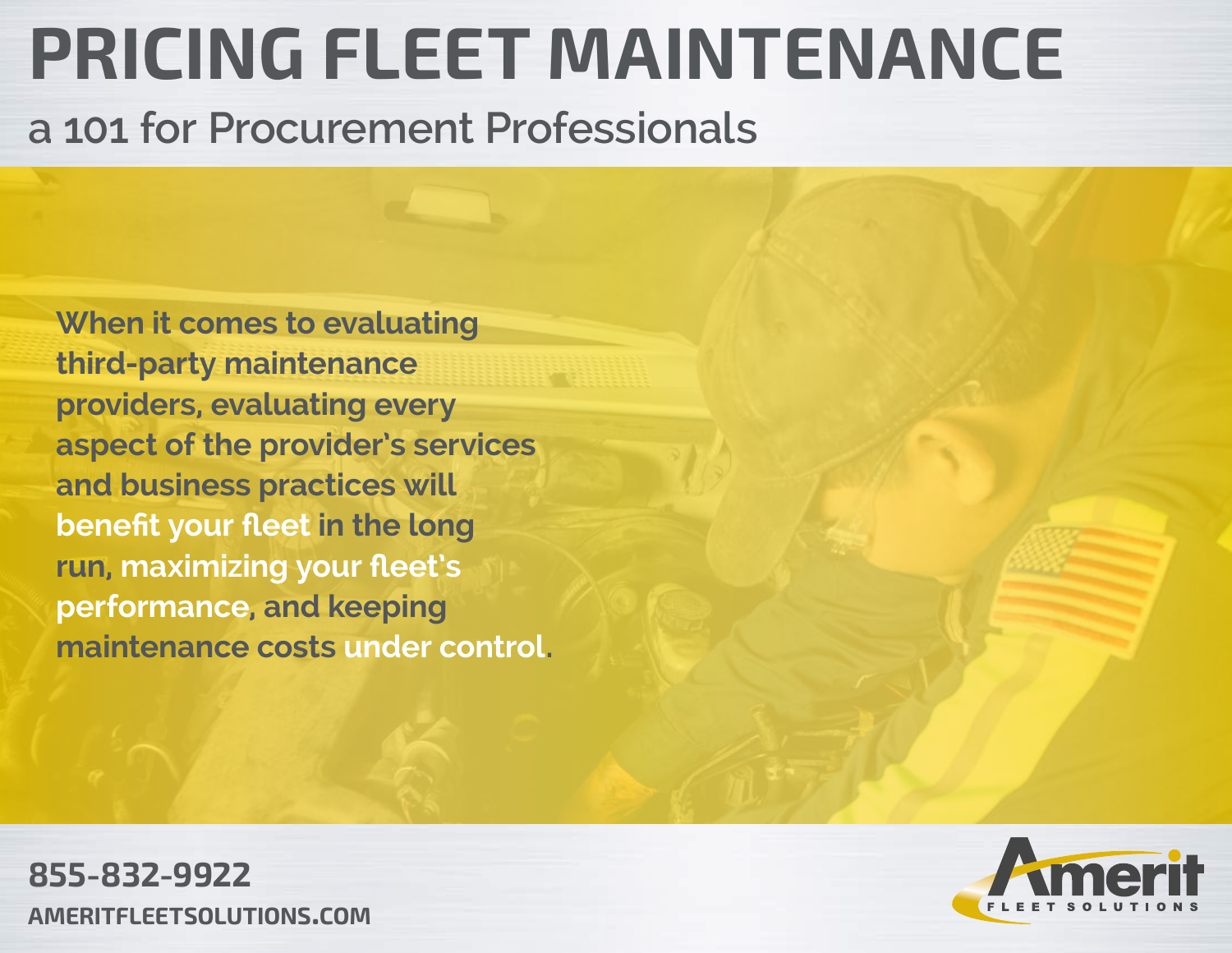## **LABOR RATES AND ACTUAL COSTS**

Choosing the "cheapest" vendor based on labor rates is not always the best answer. While it should be a consideration, there are numerous other factors fleets should look at — productivity; parts costs, markups, and rebates; technician quality; and outsourcing. For example, you may often find that there are hidden costs associated with outsourced repairs that won't be revealed directly in a vendor's labor rate.

Another consideration is the efficiency of the technicians and the quality of their work. Consider this common example when looking at labor rates: If one provider has a labor rate of \$75/hour and gets the job done quickly, and correctly, in an hour, while a \$60/hour provider takes two hours, and may have redo the work, it's easy to see that the "more expensive" provider is actually cheaper. An essential step is to compare the vendor's **estimated service times for common services** to a standard like Motor's, this will level the playing field and give you a better sense of what the actual costs will be.

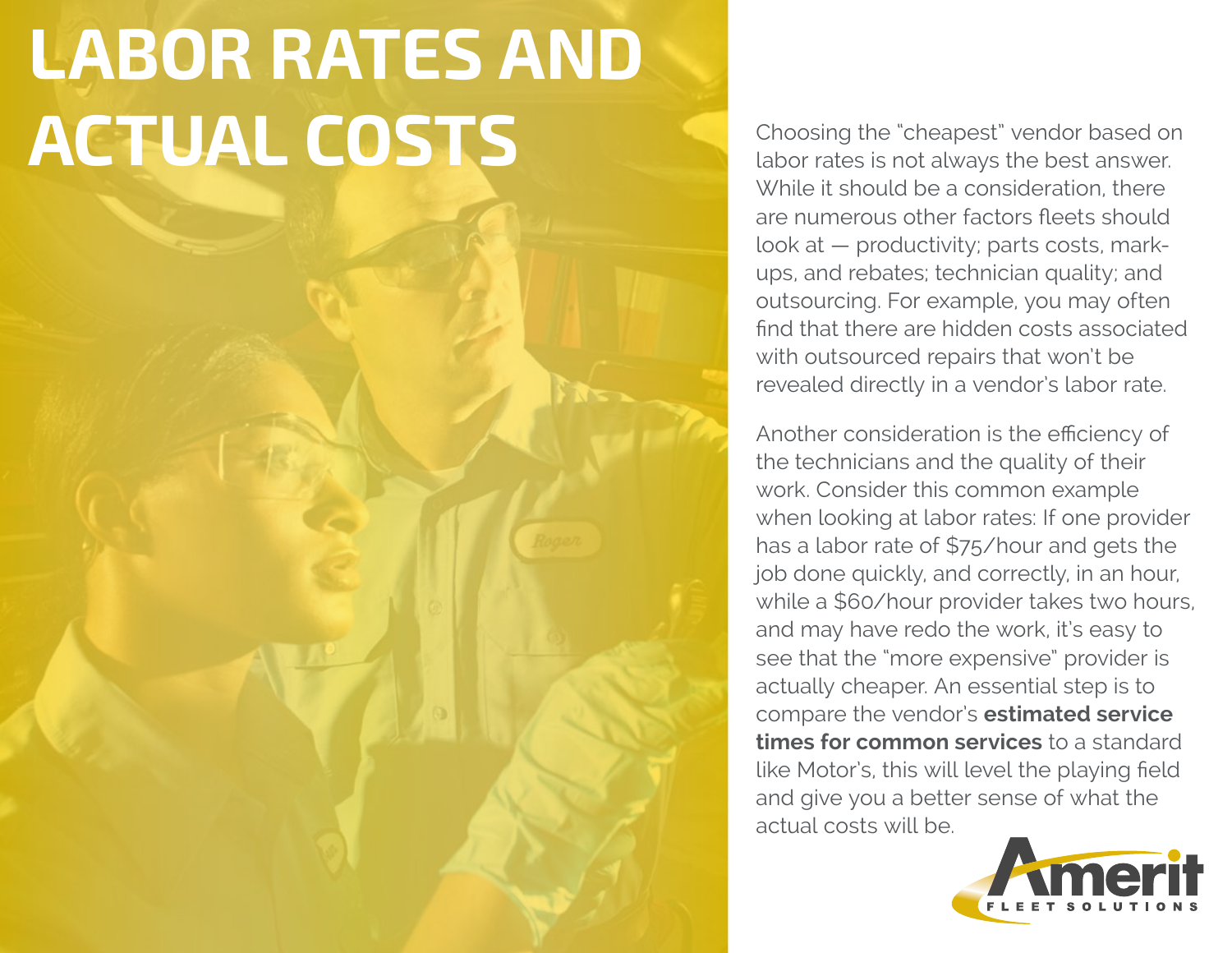Parts are an important area for procurement professionals to examine closely. Many vendors make much of their earnings from parts mark-ups, using lower bill rates as a "loss leader." Fluctuating mark-ups are common and can range from 20% on the low side and can climb as high as 50% or more. Ask your providers about their parts mark-up practices so you can clearly see where how the pricing structure is organized.

Also, knowing what a provider pays for parts is essential. Many parts providers offer discounts for customers who buy parts in significant volume. Amerit has successfully negotiated discounts of 20% or more from national parts vendors from which they buy in large volume and passes these savings along directly to their clients. Ask your suppliers to provide a cost for a bundle of items that the fleet frequently purchases to gauge how competitive their pricing really is.

In addition, some vendors receive rebates from their parts providers. Ask specifically if these rebates will be passed along as a benefit to you.

# **KNOWING THE MARK-UPS**

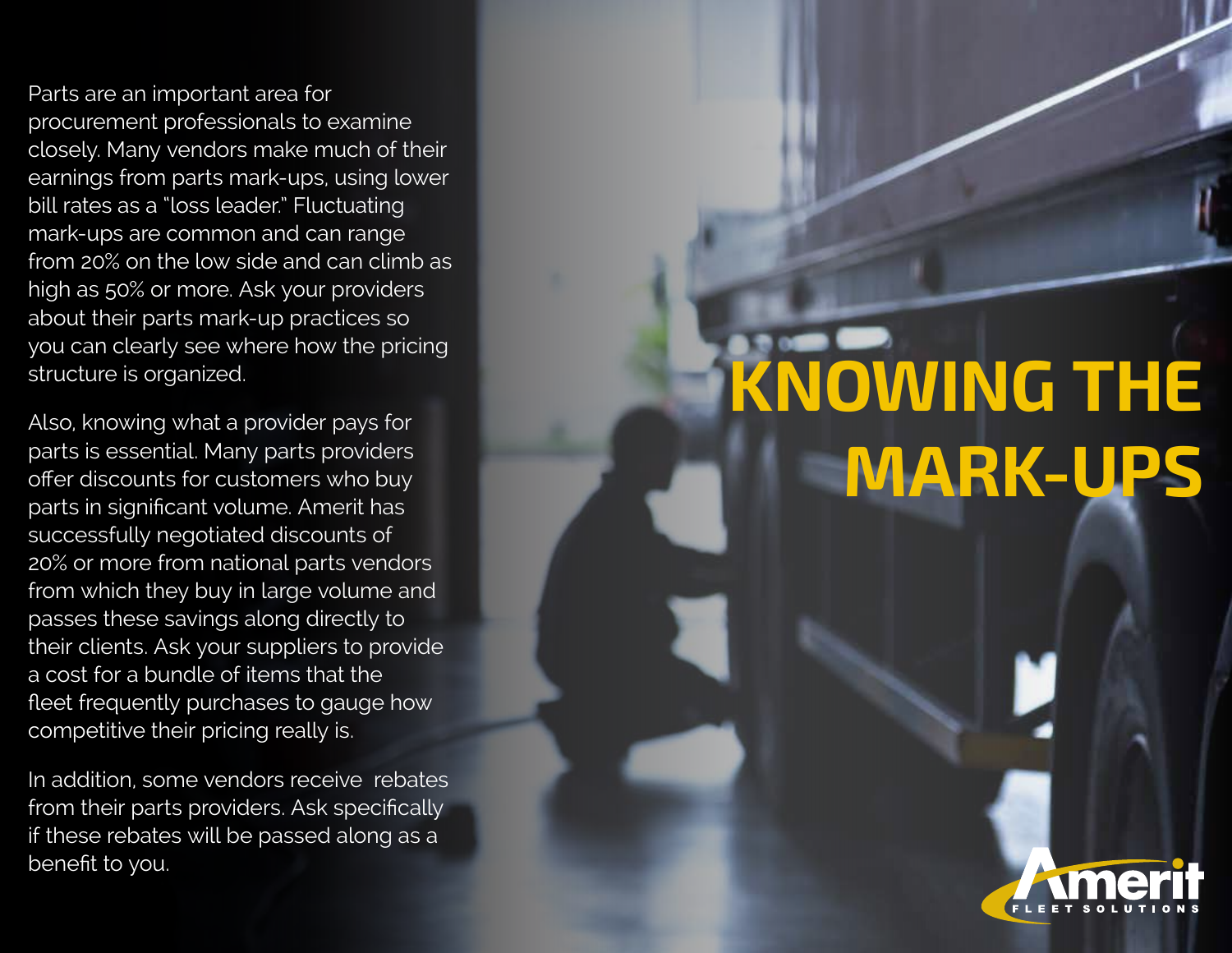#### **TOP QUALITY TECHS FOR YOUR BOTTOM LINE**

While immediate costs such as labor and parts are important factors to consider, it is crucial that the technicians actually making repairs are doing so in a productive and efficient manner. The faster the service, the quicker your vehicles and your drivers will be back on the clock, assuring a healthy bottom line for your company. But don't sacrifice quality for productivity. Make sure the repairs are done correctly, require that they adhere to quality metrics and meet or beat Standard Repair Times.

Regardless of state licensing requirements, your provider must provide top quality, motivated, customer-focused and highly trained technicians. Low-skilled, unmotivated technicians often misdiagnose problems, leading to higher costs from unnecessary work and parts.

In addition, find out if the potential provider's technicians are certified to handle all of your maintenance requirements. If they are not, that provider will need to outsource more difficult repairs, which obviously drives up the labor rates, extends downtime and decreases repair productivity. Amerit staffs each location with technicians that have all of the skills required to maintain the fleet in top condition. However, don't think that this means that every location has only Master certified technicians—Amerit specializes in optimizing fleet performance and delivering tremendous value by building teams tailored to fit the needs, and hours, of your fleet.

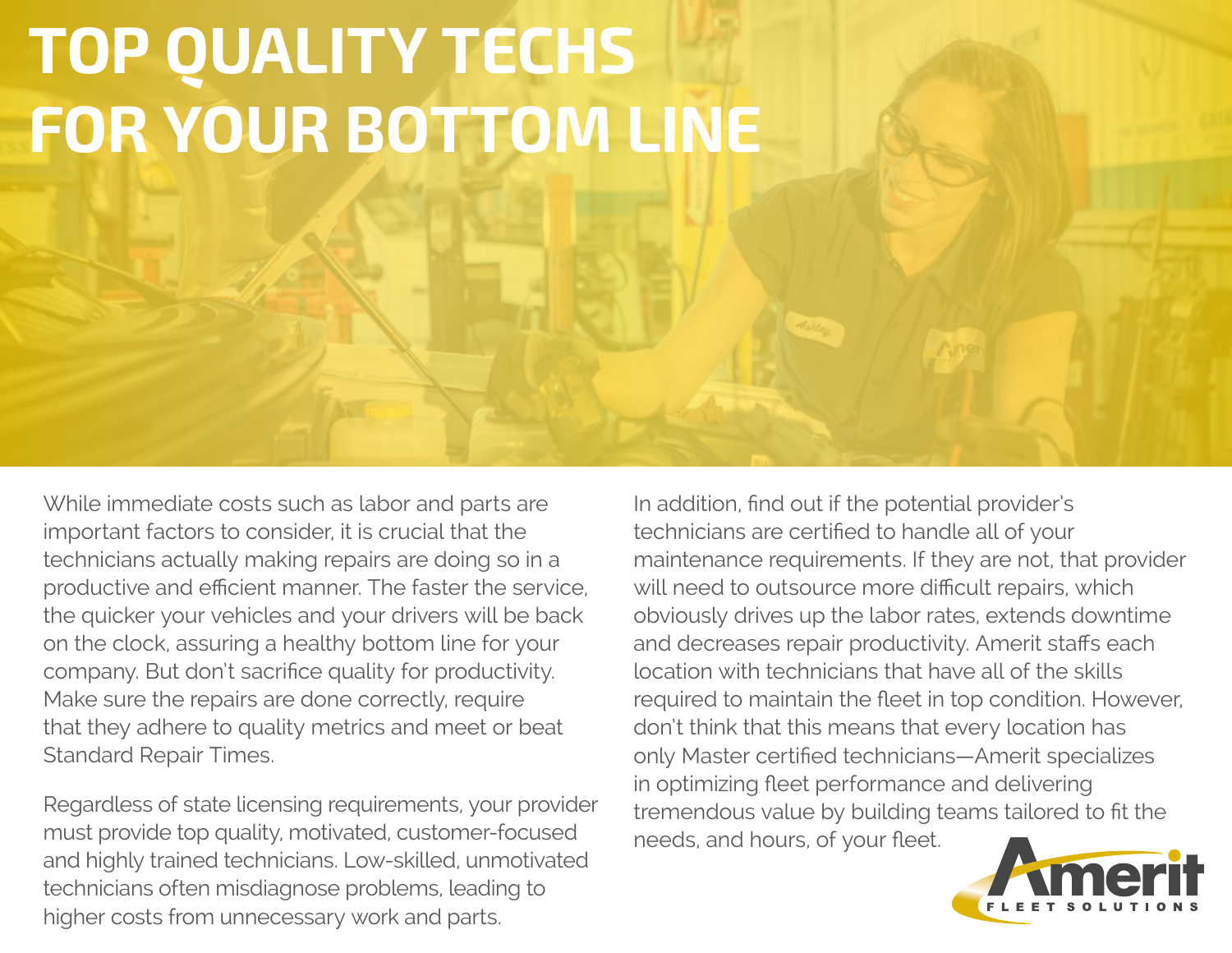#### **WHAT'S THE DOWNTIME?**

Be clear in your questions about downtime, specifically how long your vehicles will be out of service for different types of repairs, how long the average wait time is for service, and how quickly the vendor responds to demand repair requests. Factoring downtime into the cost equation is a critical step when deciding on a service provider.

Many companies run lean fleets, with few or no back-up vehicles, requiring that their trucks be back on the road as soon as possible after a repair or PM. If yours is one such company, being able to reliably predict how long your truck will be down for service is often the critical factor in whether you have enough trucks to make your routes or not. When downtime is considered into the vendor selection process, it is clear that a responsive vendor not only saves money on repairs but prevents revenue losses from missed routes, disgruntled customers, and more.

### **BUT IS IT SAFE?**

You spend considerable funds, time, and manpower ensuring that your vehicles and drivers are moving down the road as safely as possible - so you want to make sure that your provider is doing the same. You should always ask what the supplier's safety record look like? Do they follow all OSHA and HAZMAT requirements? Is your company protected from workplace injuries and lawsuits? Your provider should be ready, willing, and able to answer all these questions, and more, truthfully.

Further, you should investigate the vendors training program. A provider that invests in training their technicians and safety programs will keep the workplace, your fleet, your drivers, your community, and your company safe from risks, injury, and, in extreme circumstances, death.